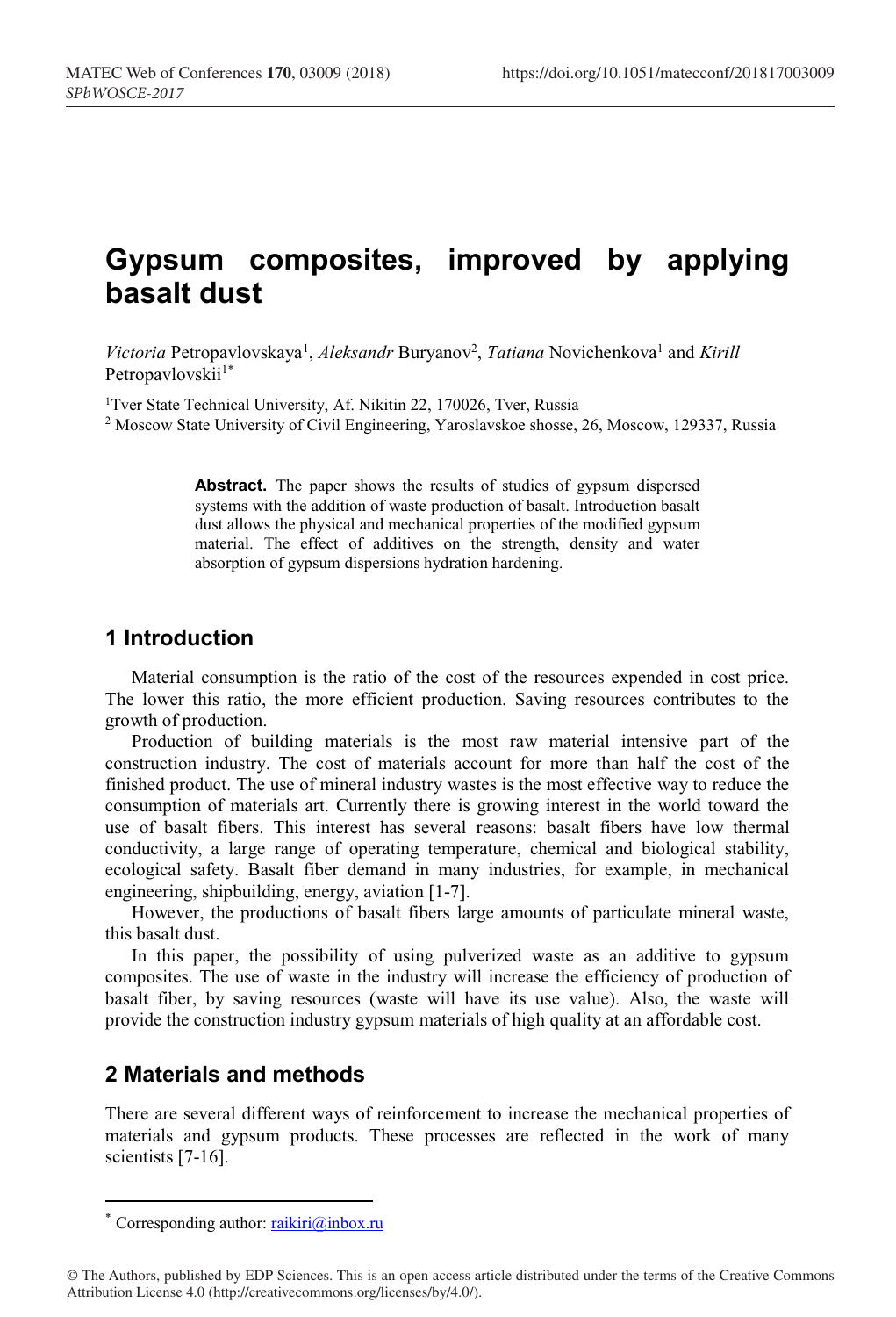In this paper we investigated the possibility of producing a modified gypsum composition of a reinforcing component in the form of pulverized waste from the production of basalt fibers - basalt dust (Figure 1).

As a starting material, was used gypsum binder - high-strength gypsum G-16 Samara gypsum combine. As an additive used pulverized waste basalt fiber production (Tver region.). Waste is not utilized at present in production.

Chemical and phase composition of basalt dust are given below (Table 1, 2).



**Fig. 1.** Basalt dust.

| Oxide                          | Content |         |         |       |  |
|--------------------------------|---------|---------|---------|-------|--|
|                                | 1 point | 2 point | 3 point | Mean  |  |
| CO <sub>2</sub>                | 4.55    | 4.93    | 4.41    | 4.63  |  |
| Na <sub>2</sub> O              | 4.15    | 3.62    | 3.70    | 3.82  |  |
| MgO                            | 8.95    | 8.88    | 8.78    | 8.87  |  |
| $Al_2O_3$                      | 2.69    | 3.02    | 2.78    | 2.83  |  |
| SiO <sub>2</sub>               | 67.77   | 68.02   | 69.20   | 68.33 |  |
| SO <sub>3</sub>                | 1.15    | 1.13    | 0.98    | 1.09  |  |
| Cl <sub>2</sub> O              | 1.56    | 1.05    | 1.49    | 1.37  |  |
| $K_2O$                         | 1.78    | 1.67    | 1.52    | 1.66  |  |
| CaO                            | 3.59    | 3.97    | 3.91    | 3.82  |  |
| Fe <sub>2</sub> O <sub>3</sub> | 3.81    | 3.71    | 3.23    | 3.58  |  |

**Table 1.** The chemical composition of the dust.

|  |  | Table 2. Phase composition of dust. |  |  |
|--|--|-------------------------------------|--|--|
|--|--|-------------------------------------|--|--|

| Specimen | Calcite      | Dolomite | ')uartz   | NaCl        |
|----------|--------------|----------|-----------|-------------|
| Waste    | າ ດ<br>ر . ب | 19.0     | -C<br>4.9 | 1 າ<br>ے. ر |

To study the properties of modified gypsum stone were made standard samples 20x20x20 and 40x40x160. After curing were tested in the standard time in accordance with the requirements of GOST 23789-79 "Binding gypsum. Test Methods.

The distribution of dust particle size was determined by laser diffraction according to ISO 13320-1:2009 "Particle size analysis. Laser diffraction methods" on the laser microprobe particle size« Analysette 22 ".

Differential and integral distribution of the particles in the mixture of gypsum binder and additives dust optimum granulometric composition was obtained by using the software package "computer program select the optimum granulometric composition the aggregate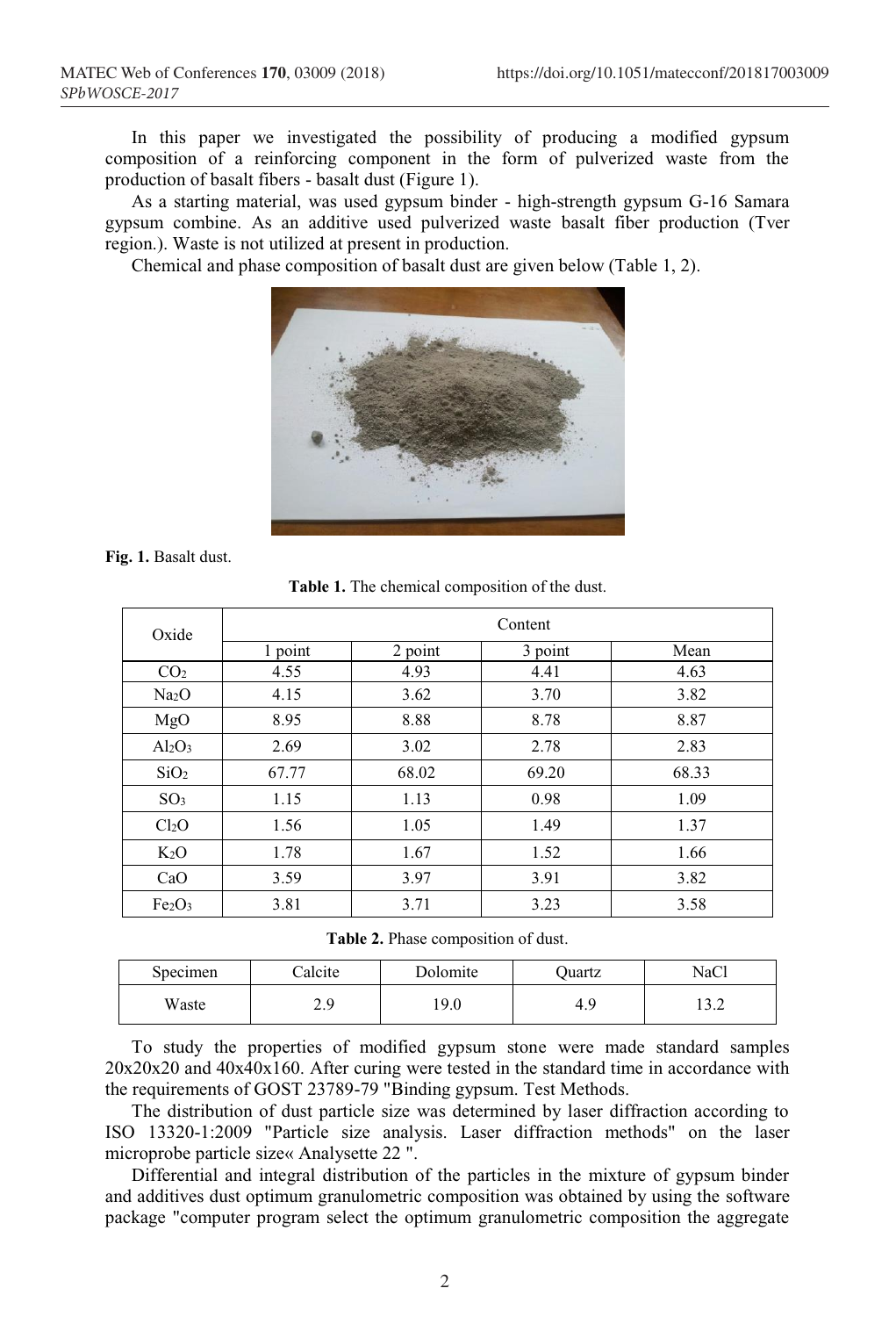of the construction of the composite material" (Figure 2). The water content in the experiments varied from 0.36 to 0.375, the scanning step was 0.05, the dust content was varied from 6 to 12 % in increments of two.

## **3 Results. The study of basalt dust**

The average size of the dust particles of basalt  $- d50 = 24.866$  microns. The maximum particle size -  $d99 = 111.743$  microns. Particles less than 2 microns = 9.66% by weight. Research has established the presence of 60% amorphous component (Figure 3). This is confirmed by an increase in the background intensity at  $d = 2.5 - 3.4$  Å.



**Fig. 2.** Differential and integral particle size distribution in the mixture of a modified gypsum.



**Fig. 3.** The diffraction pattern of the sample dust.

# **4 Results. Study of modified composites**

The greatest value of the bending strength of gypsum at a content of 10% basalt dust and numerically is 7.96 MPa. The average density of gypsum with 1687 kg/m3 (Figure 4). Bending strength increased with the introduction of dust by 10%. This is due to the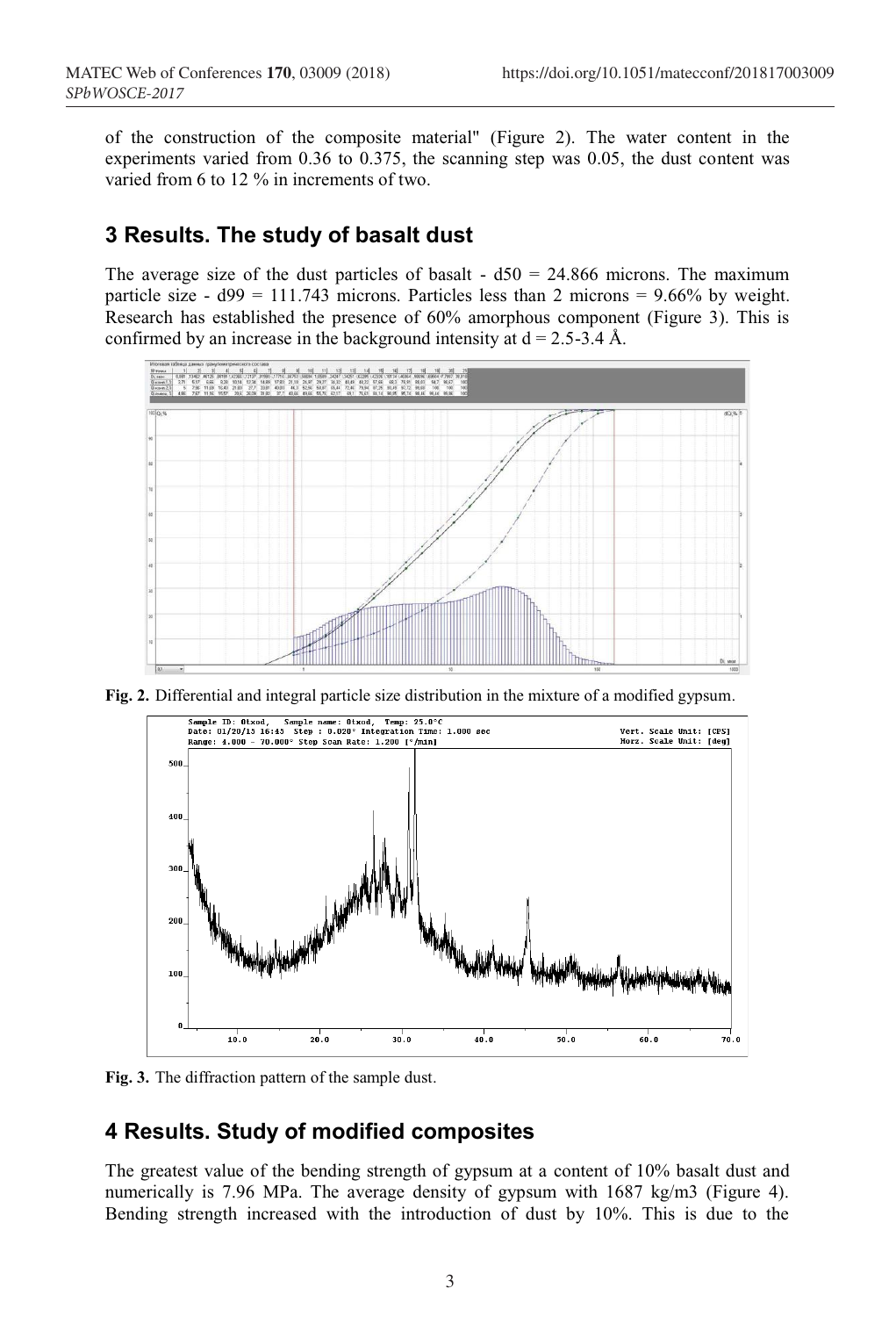participation of basalt dust in physico-chemical transformations hardening gypsum. This can be attributed to the chemical homogeneity of the substances involved in the process of structure formation.



**Fig. 4.** Effect of additives on the strength and the density.

Effect of basalt dust on the properties of gypsum largely reflected in the compressive strength (Figure 5). Compressive strength increases almost 2-fold compared to samples without additive. The optimum amount of additive  $-10\%$ .





The optimum water content corresponding to the value of 0.365. The smooth surface of the basalt particles contributes workability, reduce water demand and porosity, and hence improve durability (Figure 6, 7).

According to the results of experiments we can conclude that the physical and mechanical properties of gypsum composites are determined by basalt dust and waste content and water content. The greatest strength of 58 MPa at a water content of 0.365 (Figure 7), while the average density of the samples is about 1647 kg / m3 (Figure 8).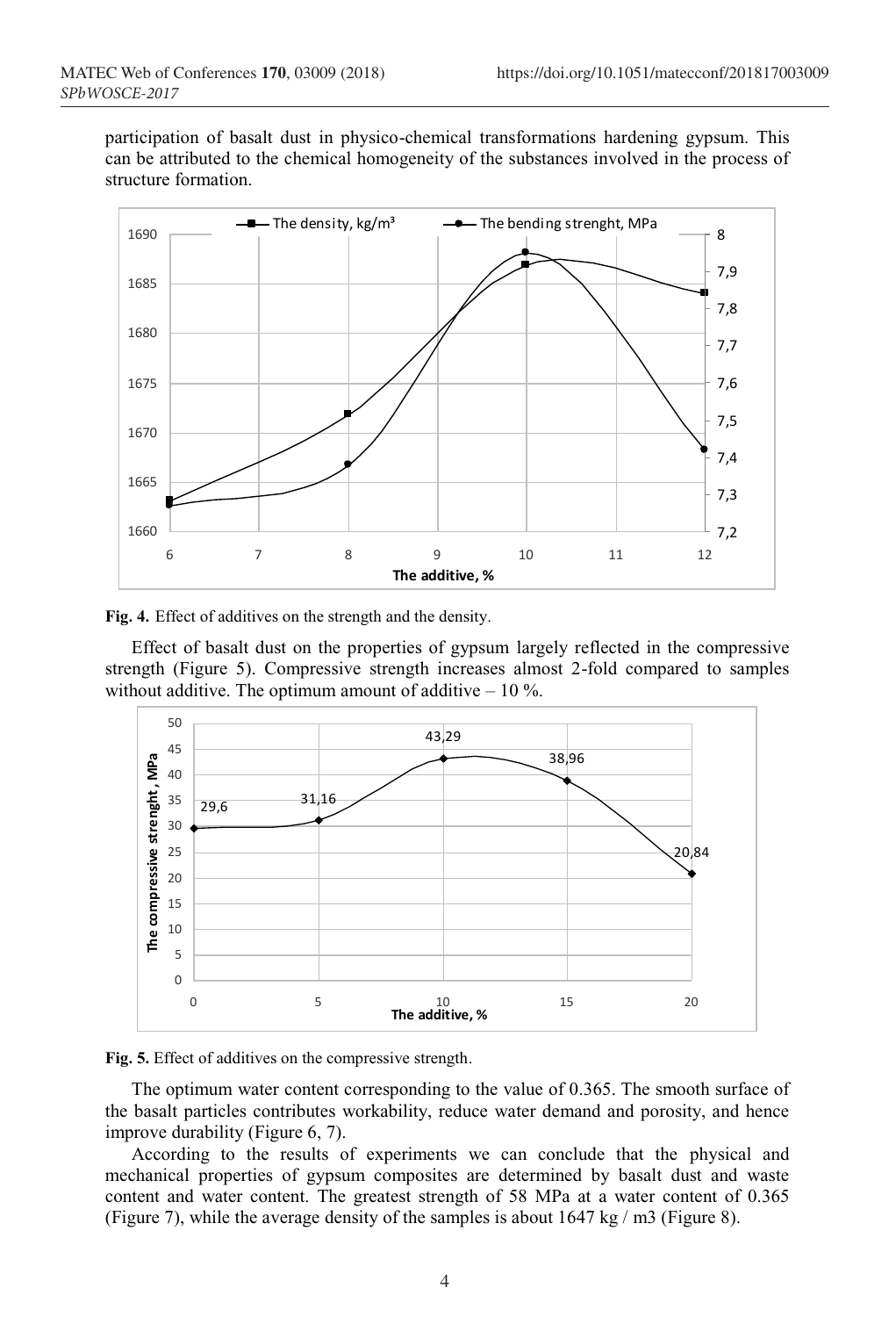

**Fig. 6.** Effect of additives on the sponginess.



**Fig. 4.** Influence of water on the compressive strength of the modified gypsum.

Low water content does not provide moldability. With increasing content of more than 0,365 is present in the system "excess water", it does not take part in the hydration process increases the porosity of the product, reducing its density.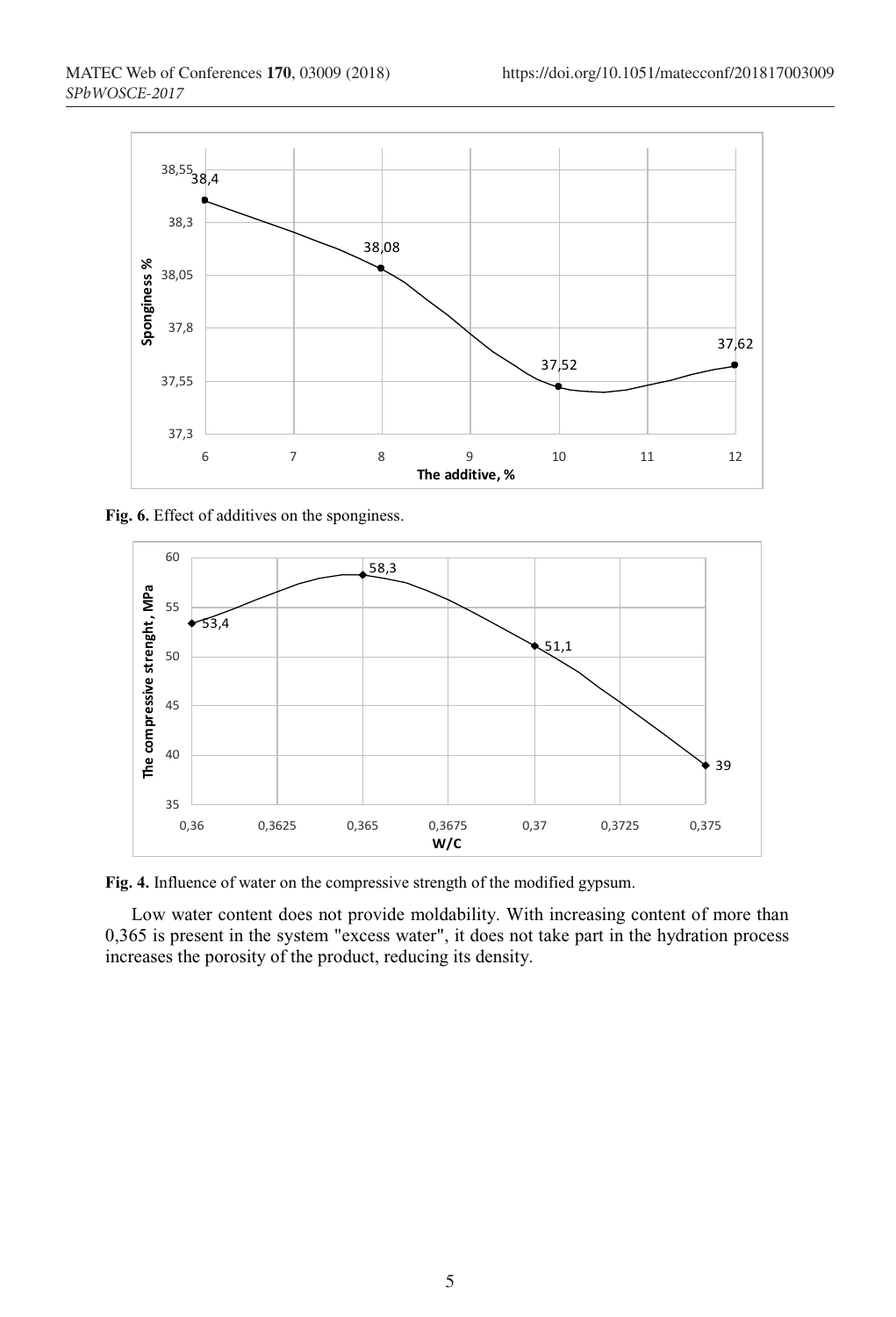

**Fig. 8.** Effect of the water content by the density modified gypsum.

Also, pH of the solutions were determined basalt dust, gypsum and gypsum mixture with 10 % of the dust, the results shown in Table 3

**Table 3.** pH solute.

| solute | jvpsum         | sasait<br>dust | 10 % basalt dust<br><b>TVDSUM</b><br>and |
|--------|----------------|----------------|------------------------------------------|
| pΗ     | 0 <sup>5</sup> | ~~             | $-1$                                     |
|        | . .            | .              | ∪.J_                                     |

Change alkalinity affects the formation of the structure of a modified gypsum. Contained in basalt alkaline components (Na +, K +) increases the alkalinity of the medium, thereby activating the process of structure formation in the system, since the sulfates deposited more fully in alkaline environment.

### **5 Conclusions**

The strength of composites reinforced with basalt dust, due to give a more dense packing of the particles, this contributes optimally matched grain composition, as well as the chemical affinity of gypsum and basalt. Improving the efficiency of the composites, primarily due to the optimization of the internal structure.

The lead researches it has been established the possibility of effective gypsum compositions with improved performance properties by introducing a modifying mineral additive in the form of waste dust extraction from basalt fiber production. This will allow for the construction industry gypsum of high quality materials at a low cost as well as improve the efficiency of production of basalt fiber, as a result of the processing of their waste in a real product that has cost.

#### **References**

- 1. H.A. Hezhev, Yu.V. Pukharenko, Vestnik grazhdanskikh inzhenerov **2(37)**, 152-156 (2013)
- 2. D. Mognonov, Stroitel'nye Materialy **10**, 28-30 (2012)
- 3. V.B. Babayev, V.V. Strokova, V.V. Nelyubova, Vestnik Belgorodskogo gosudarstvennogo universiteta imeni V. G. Shukhova, BGTU **4**, 58-61 (2012)